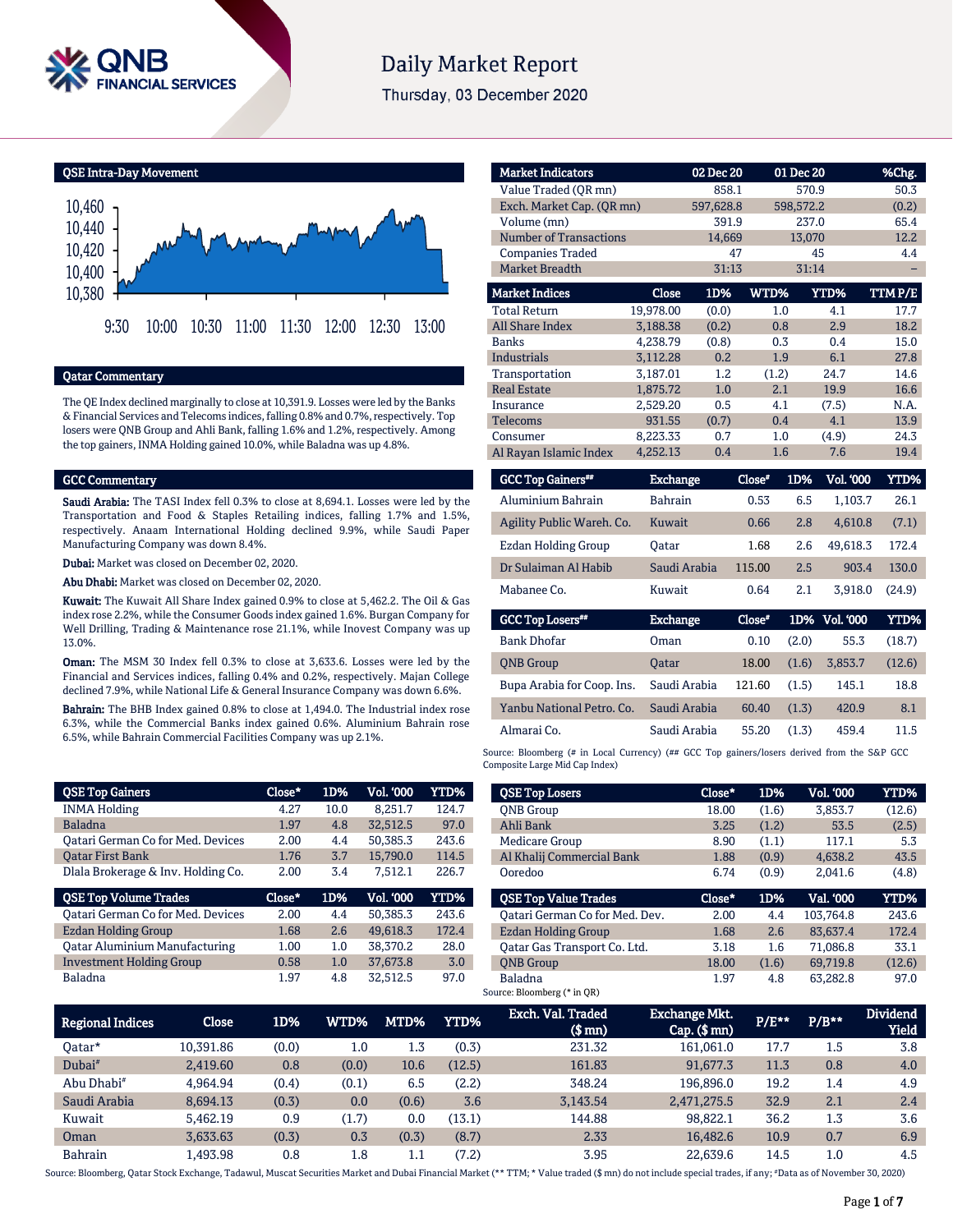#### Qatar Market Commentary

- The QE Index declined marginally to close at 10,391.9. The Banks & Financial Services and Telecoms indices led the losses. The index fell on the back of selling pressure from Qatari and Arab shareholders despite buying support from GCC and Foreign shareholders.
- QNB Group and Ahli Bank were the top losers, falling 1.6% and 1.2%, respectively. Among the top gainers, INMA Holding gained 10.0%, while Baladna was up 4.8%.
- Volume of shares traded on Wednesday rose by 65.4% to 391.9mn from 237.0mn on Tuesday. Further, as compared to the 30-day moving average of 244.4mn, volume for the day was 60.4% higher. Qatari German Company for Medical Devices and Ezdan Holding Group were the most active stocks, contributing 12.9% and 12.7% to the total volume, respectively.

| <b>Overall Activity</b>        | Buy %* | Sell %* | Net (QR)         |
|--------------------------------|--------|---------|------------------|
| Oatari Individuals             | 46.73% | 46.91%  | (1,586,456.3)    |
| <b>Oatari Institutions</b>     | 13.23% | 21.68%  | (72, 437, 672.1) |
| Oatari                         | 59.96% | 68.59%  | (74,024,128.5)   |
| <b>GCC</b> Individuals         | 1.30%  | 0.57%   | 6,296,374.4      |
| <b>GCC</b> Institutions        | 1.35%  | 1.74%   | (3,331,929.6)    |
| <b>GCC</b>                     | 2.65%  | 2.31%   | 2,964,444.9      |
| Arab Individuals               | 9.37%  | 9.80%   | (3,774,852.6)    |
| <b>Arab Institutions</b>       |        | 0.37%   | (3,170,411.0)    |
| Arab                           | 9.37%  | 10.17%  | (6,945,263.6)    |
| <b>Foreigners Individuals</b>  | 2.55%  | 2.85%   | (2,605,078.1)    |
| <b>Foreigners Institutions</b> | 25.48% | 16.09%  | 80,610,025.3     |
| <b>Foreigners</b>              | 28.03% | 18.94%  | 78,004,947.2     |

Source: Qatar Stock Exchange (\*as a % of traded value)

#### Ratings and Global Economic Data

#### Ratings Updates

| <b>Arabian Centres</b><br>Fitch<br>BB-<br>Saudi Arabia<br>LT-IDR<br>BB+<br>Co Ltd | $\overline{\phantom{0}}$ | <b>Negative</b> |  |
|-----------------------------------------------------------------------------------|--------------------------|-----------------|--|

:e: News reports, Bloomberg (\* LT – Long Term, IDR – Issuer Default Rating)

#### Global Economic Data

| <b>Date</b> | Market    | <b>Source</b>                | Indicator                        | Period   | Actual  | Consensus | <b>Previous</b> |
|-------------|-----------|------------------------------|----------------------------------|----------|---------|-----------|-----------------|
| 12/02       | US        | Mortgage Bankers Association | <b>MBA Mortgage Applications</b> | $27-Nov$ | $-0.6%$ |           | 3.9%            |
| 12/02       | <b>EU</b> | Eurostat                     | PPI MoM                          | Oct      | 0.4%    | 0.2%      | 0.4%            |
| 12/02       | EU        | Eurostat                     | PPI YoY                          | Oct      | $-2.0%$ | $-2.3%$   | $-2.3%$         |

Source: Bloomberg (s.a. = seasonally adjusted; n.s.a. = non-seasonally adjusted; w.d.a. = working day adjusted)

### News

#### Qatar

• Saudi Arabia, Qatar near agreement in Gulf crisis – Qatar and Saudi Arabia are close to striking a preliminary agreement to end a dispute that has pitted the Gulf neighbors against each other for more than three years, sources told Al Jazeera. The expected deal comes after US President Donald Trump's adviser Jared Kushner arrived in the Gulf region as part of a last-ditch effort to resolve the Gulf crisis, before the Trump administration leaves office in January. Kushner's tour included meetings with Saudi Crown Prince Mohammed bin Salman in Riyadh earlier this week, and with the Emir of Qatar, Sheikh Tamim bin Hamad Al Thani, in Doha on Wednesday. Kushner has since left Qatar, Al Jazeera has learned. The Wall Street Journal (WSJ) quoted US officials as saying that the main focus of the talks would be to resolve a dispute over allowing Qatari planes to fly through the airspace of Saudi Arabia and the UAE. (ALJAZEERA)

- BRES appoints Al Sharafi as Acting CEO of Waseef Barwa Real Estate Group (BRES) appointed Saleh Abdallah Al Sharafi as Acting CEO of Waseef Company, a fully owned asset management subsidiary of Barwa Real Estate. Al Sharafi is considered one of the Qatari competencies. He held a number of positions in Waseef, the latest of which was Director of Portfolio. BRES also extends its thanks to the former CEO for his efforts in managing the company during his tenure, wishing him success in his new job. (QSE)
- Exports by private sector exceed QR11bn in first nine months The total value of exports by Qatar's private sector in the first nine months of 2020 amounted to QR11bn, Qatar Chamber (QC) has said in a report as part of an economic newsletter for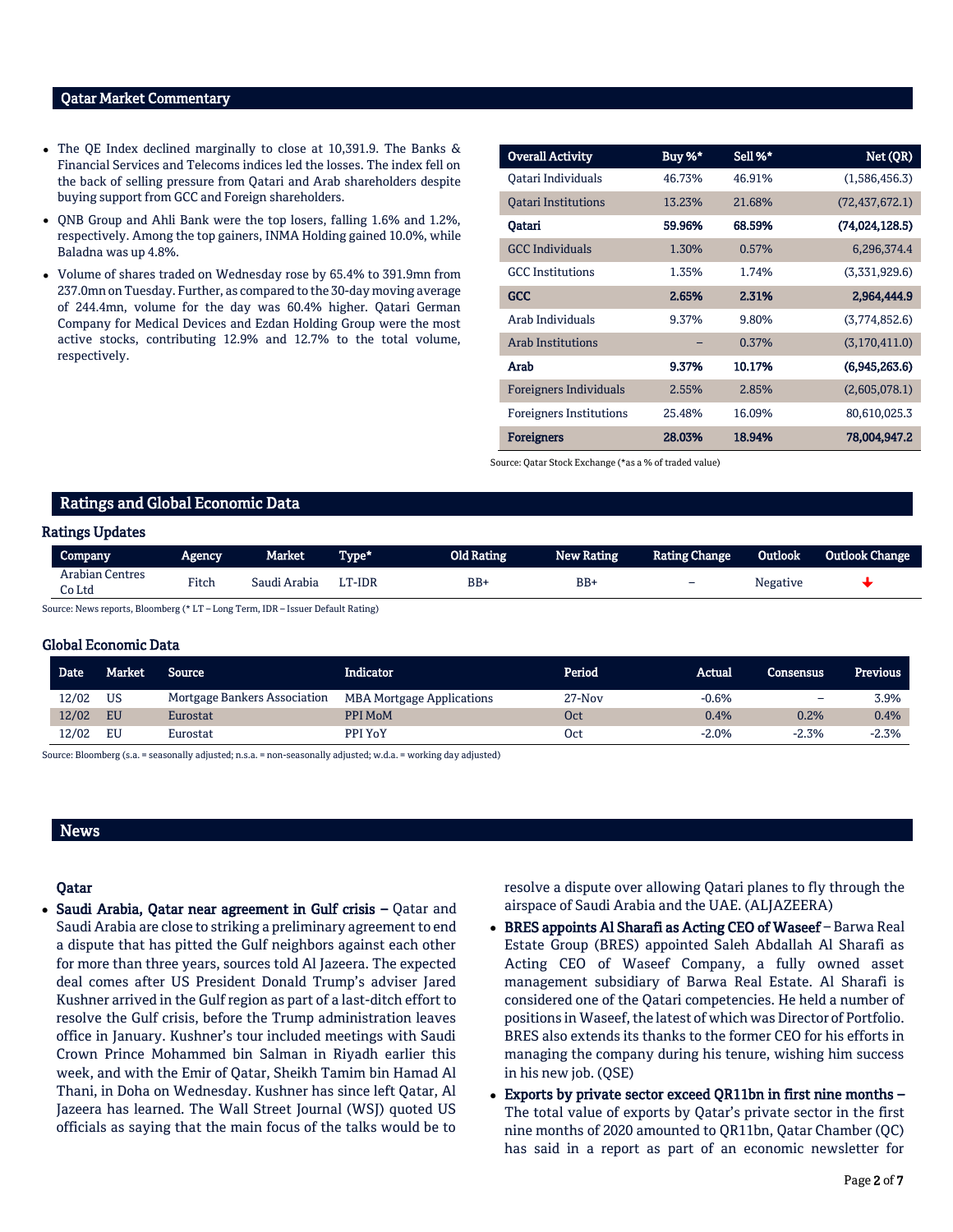November 2020. Exports by the private sector in 3Q2020 reached QR2.83bn compared to QR2.15bn in the second quarter, an increase of 32%. According to the report, the trade of private sector during September according to the certificate of origin issued by the chamber reached QR1bn, showing an increase of 17% compared to August. The QC reports indicated that exports through GSP model certificate of origin has the largest value in September, increasing 128% MoM compared to August 2020, followed by exports through the Unified Arab model by 18% and Unified GCC model by 4%. There were no goods exported through the Unified GCC certificate of origin for exporting to Singapore, while exports through the General Model decreased by 9%. According to the type of commodities, there are nine main commodities that represented 98% of the total volume of the private sector exports during September. Private sector's exports of Helium gas and industrial gas have seen a sharp increase of 434% from QR33mn in August to QR176mn in September, followed by Paraffin which increased by 96% from QR40mn in August to QR78mn in September and petrochemicals with exports amounted to QR50mn in August compared to QR77mn in September, an increase of 96%. In September 2020, total exports (including exports of goods of domestic origin and re-exports) amounted to QR13.4bn, showing slight decrease of 4.3% compared to QR14bn in August, while imports during the same month amounted to around QR7bn, or a 1.4% drop compared to QR7.1bn in August. (Qatar Tribune, Gulf-Times.com)

- Real estate deals cross QR297mn between November 22-26 Real estate deals worth QR297.75mn took place in Qatar between November 22 and November 26, according to the sales contracts registered with the Real Estate Registration Department of the Ministry of Justice. The deals included plots of land, houses, multi-use and residential buildings and the majority of the trading took place in Al Dhayain , Doha, Al Rayyan, Al Wakra, Umm Salal, Al Khor, Al Dhakhira and Al Shamal municipalities. (Qatar Tribune)
- Oxford Economics: The 2022 World Cup to strengthen economic momentum in Qatar – The 2022 World Cup is expected to strengthen the economic momentum in Qatar, which has the strongest public finances in the Gulf region, according to Oxford Economics. "Qatar is in the final stages of preparing the 2021 budget, which the authorities pledged would be based on a \$40 per barrel oil price, suggesting limited fiscal headroom," Oxford Economics said in a research note on the Middle East and North African economy. Nevertheless, public spending is likely to increase with more traditional fiscal support as Qatar ramps up its preparation for the FIFA World Cup football in 2022, it said. Oxford Economics highlighted that Qatar government's finances are in good health and it has the smallest budget deficit in the GCC and has tapped the market by issuing a \$10bn bond. The research note said Qatar is also encouraging foreign participation in the economy to stimulate the recovery. The recently-approved property ownership law should give it a competitive advantage over GCC peers. Non-Qataris will now be able to secure residency for themselves and their families if they purchase residential or commercial units in malls worth \$200,000 or more in 25 designated areas. An investment of \$1mn will come with a permanent residency. This scheme comes on

the heels of more flexible laws regulating employment and foreign investment. (Gulf-Times.com)

- OATI subsidiary, Oatar Life & Medical Insurance company, intends to float IPO on January 06 - Qatar Life  $\&$  Medical Insurance company (QLM), a subsidiary of listed Qatar Insurance Company (QATI) has officially published its intention to float on the Qatar Stock Exchange on January 06, 2021. The offer will be QR3.15, resulting from the division of QLM's market capitalization at IPO by the number of QLM's post-conversion shares (350,000,000 shares). The Offering Price consists of the nominal value per share of QR1, a premium of QR2.14 and offering and listing fee of QR0.01 per offer share. A total of 210,000,000 shares are being offered for subscription, equivalent to 60% of QLM Life & Medical Insurance Company QPSC's share capital, at QR3.15 per share making the total size of the Offering QR659,400,000. The implied market capitalization at IPO is QR1,099,000,000. QATI will retain a 25% shareholding in QLM post-IPO. Minimum application is 500 shares for individual and corporate investors. Maximum application is 17.5mn shares (equivalent to 5% of total issued share capital). Eligible investors include Qatari citizens and legal entities incorporated in Qatar. The lead receiving bank include: QNB Group while other receiving banks are: CBQK, ABQK, DHBK, KCBK. The IPO subscription period is open from December 10, 2020 to December 23, 2020. (Gulf-Times.com)
- MoCI puts 10% cap on service charge for display, marketing of local products – The Ministry of Commerce and Industry (MoCI) has outlined the maximum service fees to be imposed by retail outlets for the display and marketing of locally produced or packaged food and consumer goods at 10% of their sale value. This came in the decision No. 6 of 2020 issued by the Committee that Sets Maximum Prices and Profit Ratios, on capping the services fees charged for displaying and marketing locally produced or packaged food and consumer goods. "The decision was issued within the framework of the Ministry's efforts to bolster the national industrial environment, consolidate the achievements of local industries and to support national products and showcase their quality," said Director of the Quality Licensing and Market Monitoring Department at MoCI, Mohamed Ahmed Bouhashem Al Sayed. Al Sayed was speaking in a press conference held at the headquarters of the Ministry yesterday. (Peninsula Qatar)

# International

• Fed sees little to no growth in much of US as stress mounts -Federal Reserve officials saw "little or no growth" in four of their 12 regional districts and only modest growth in the others in recent weeks as a rapidly spreading health crisis and ongoing recession continued to devastate some US businesses and families even as many others thrive. In the US central bank's latest "Beige Book" compendium of anecdotes from businesses across the country, Fed officials seemed to signal that the winter slowdown they have feared would follow a new coronavirus outbreak is taking root. Earlier on Wednesday, Fed Chair Jerome Powell repeated his plea for Congress to provide more aid to "get us through the winter" and support businesses and households until a vaccine allows for a broader resumption of commerce. Initial inoculations may begin in the US this month. Members of Congress and the Trump administration have resumed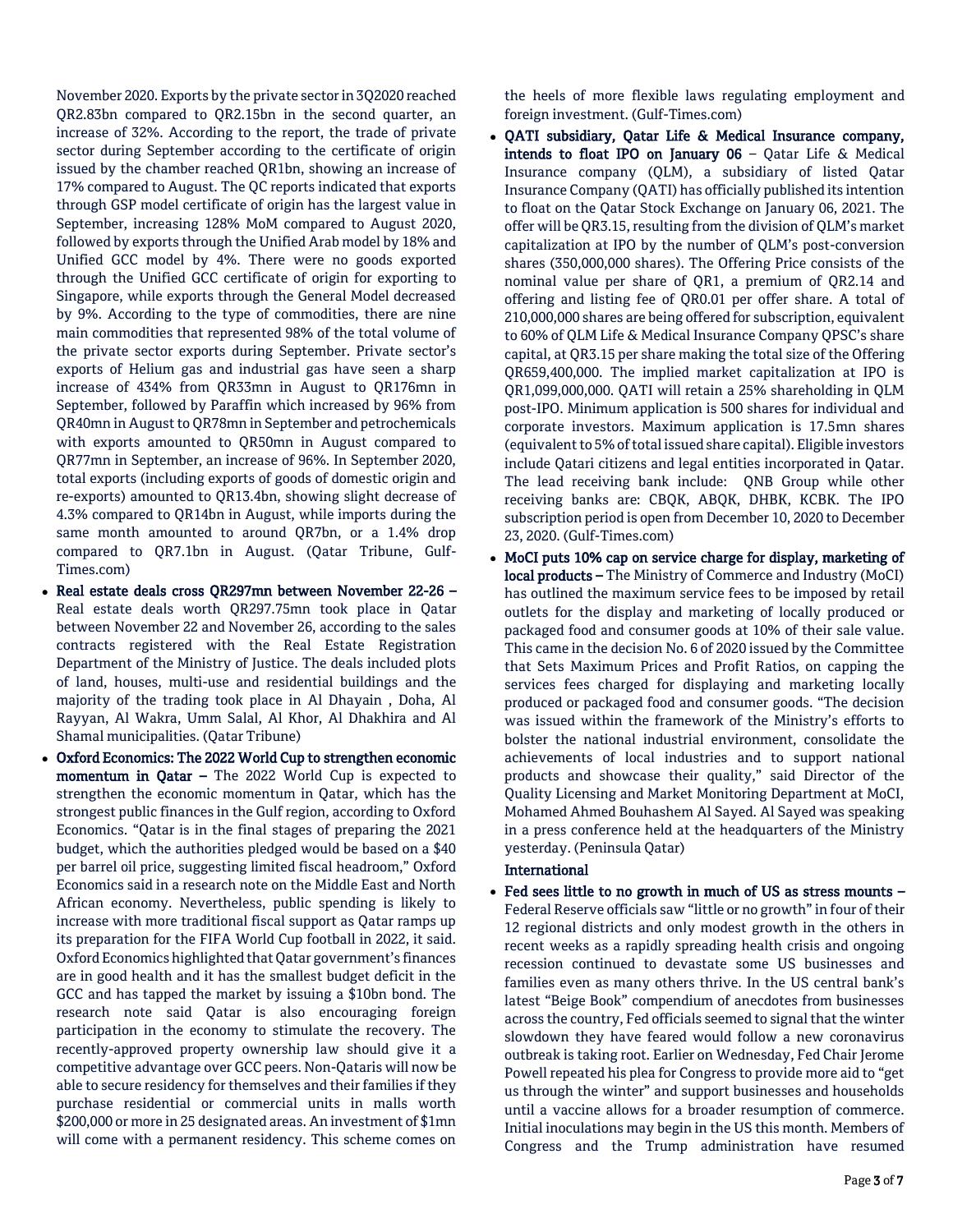discussions over a possible aid package, but with no guarantee that a longstanding impasse will be broken during President Donald Trump's final weeks in office. Meanwhile, the pandemic is spreading at a rate of a million new cases a week and around 1,500 deaths a day. In some places that has led officials to impose new restrictions on businesses and social gatherings. In others, households have pulled back on their own. But overall it has left little capacity to fix problems that have plagued the economy since the onset of the pandemic last spring, with women sidelined from the workforce due to childcare concerns, leisure and hospitality firms semi-shuttered, and banks concerned their loans books may come under stress soon. (Reuters)

- US private payrolls miss expectations as COVID-19 infections spread – US private payrolls increased less than expected in November as soaring new COVID-19 infections led to a wave of business restrictions, adding to signs of slowing economic activity as a turbulent year winds down. The slowdown in private hiring in the ADP National Employment Report on Wednesday puts pressure on Congress to agree on additional fiscal stimulus to aid the recovery from the worst recession since the Great Depression. Republicans and Democrats in Congress remained unable to reach agreement on a fresh relief package on Wednesday, with top Republicans supporting what the Senate's top Democrats dismissed as an "inadequate, partisan proposal." President-elect Joe Biden will inherit a struggling labor market and public health crisis when he takes over from President Donald Trump on January 20. Private payrolls rose by 307,000 jobs last month after increasing 404,000 in October. Economists polled by Reuters had forecast private payrolls would rise by 410,000 in November. The slowdown in hiring last month was across all industries. The leisure and hospitality sector, hardest hit by the coronavirus pandemic, added 95,000 jobs. Construction employment increased by 22,000 jobs and manufacturers hired 8,000 workers. There were employment gains in financial activities, professional services, education and healthcare sectors. The information industry added no jobs. (Reuters)
- UK approves Pfizer-BioNTech COVID-19 vaccine in world first Britain approved Pfizer Inc's COVID-19 vaccine on Wednesday, jumping ahead of the rest of the world in the race to begin the most crucial mass inoculation program in history. Prime Minister Boris Johnson touted the green light from Britain's medicine authority as a global win and a ray of hope for the end of the pandemic, though he recognized the logistical challenges of vaccinating an entire country of 67mn. Britain's move raised hopes that the tide could soon turn against a virus that has killed nearly 1.5mn people globally, hammered the world economy and upended normal life for billions since it emerged in Wuhan, China, a year ago. Britain's Medicines and Healthcare products Regulatory Agency (MHRA) granted emergency use approval to the vaccine developed by Pfizer and German biotechnology partner BioNTech, which they say is 95% effective in preventing illness, just 23 days after Pfizer published the first data from its final stage clinical trial. International drug makers and researchers have been racing to develop vaccines for months and Britain's authorization coming first may be seen as a coup for a government that has faced criticism over its handling of the crisis. US and EU regulators are sifting through the same Pfizer vaccine trial data, but have yet to give their approval. Britain's

swift decision drew criticism from Brussels where, in an unusually blunt statement, the EU regulator said its longer procedure was more appropriate and based on more evidence. (Reuters)

- Eurozone producer prices up in October, unemployment falls Eurozone producer prices rose more than expected month-onmonth in October and unemployment fell as the economy continued to recover before the second wave of the COVID-19 pandemic struck, data showed on Wednesday. The European Union's statistics office Eurostat said prices at factory gates in the 19 countries sharing the euro rose 0.4% MoM for a 2.0% YoY decline. Economists polled by Reuters had expected a 0.2% monthly increase and a 2.4% annual fall. Producer prices are an early indication of final prices paid by consumers, which the European Central Bank wants to keep below, but close to 2% over the medium term, but has failed to reach that target for the past eight years. Energy costs were the main factor driving producer price index in October, as energy prices rose 1.4% on the month for a 7.6% YoY fall. Without that volatile component, prices at factory gates rose 0.1% on the month and fell 0.2% on the year. Separately, Eurostat said Eurozone unemployment fell by 86,000 people to 13.825mn or 8.4% of the workforce from 8.5% in September. (Reuters)
- Eurozone economy to gain momentum in 2021 on vaccine hopes – The Eurozone economy will contract again this quarter as renewed lockdown measures stifle activity, according to a Reuters poll which showed the bloc's GDP would then return to pre-crisis levels within two years. Hopes for a coronavirus vaccine and additional support from the European Central Bank this month meant quarterly growth forecasts for next year were upgraded in the poll conducted from November 26-December 2. Nearly 80% of respondents, or 36 of 45, who replied to an extra question said the economy would return to pre-crisis levels within two years. That was a major turnaround in expectations from August when more than 70% of economists said it would take two or more years to reach that level. The wider poll showed after contracting 2.6% this quarter, the economy would grow 1.1% in the first quarter of 2021 compared with 0.8% in the last poll. It was then predicted to expand 2.0% and 1.8% in 2Q2021 and 3Q2021, better than median predictions of 1.8%, 1.2% in November. On an annual basis, the economy was expected to shrink 7.4% this year, and grow 5.0% in 2021 largely unchanged from the last poll. For 2022, the growth forecast was upgraded to 3.5% from 3.1%. That pick-up in growth will not filter through to inflation which was expected to remain far below the European Central Bank's target of just below 2%, averaging 0.3% in 2020. 0.9% in 2021 and 1.3% in 2022. Having remained in negative territory for the fourth straight month in November, inflation is likely to be a point of focus when the ECB's Governing Council meets next week. The ECB has launched a strategic review after years of inflation undershooting its target and nearly 80% of respondents to an extra question, or 33 of 43 economists, said the ECB would change its inflation target. (Reuters)
- German retail sales rebound before partial lockdown German retail sales rebounded more than expected in October, data showed on Wednesday, as consumers stocked up on essentials before a second partial lockdown to contain the coronavirus. Germany's restaurants, bars, entertainment venues and gyms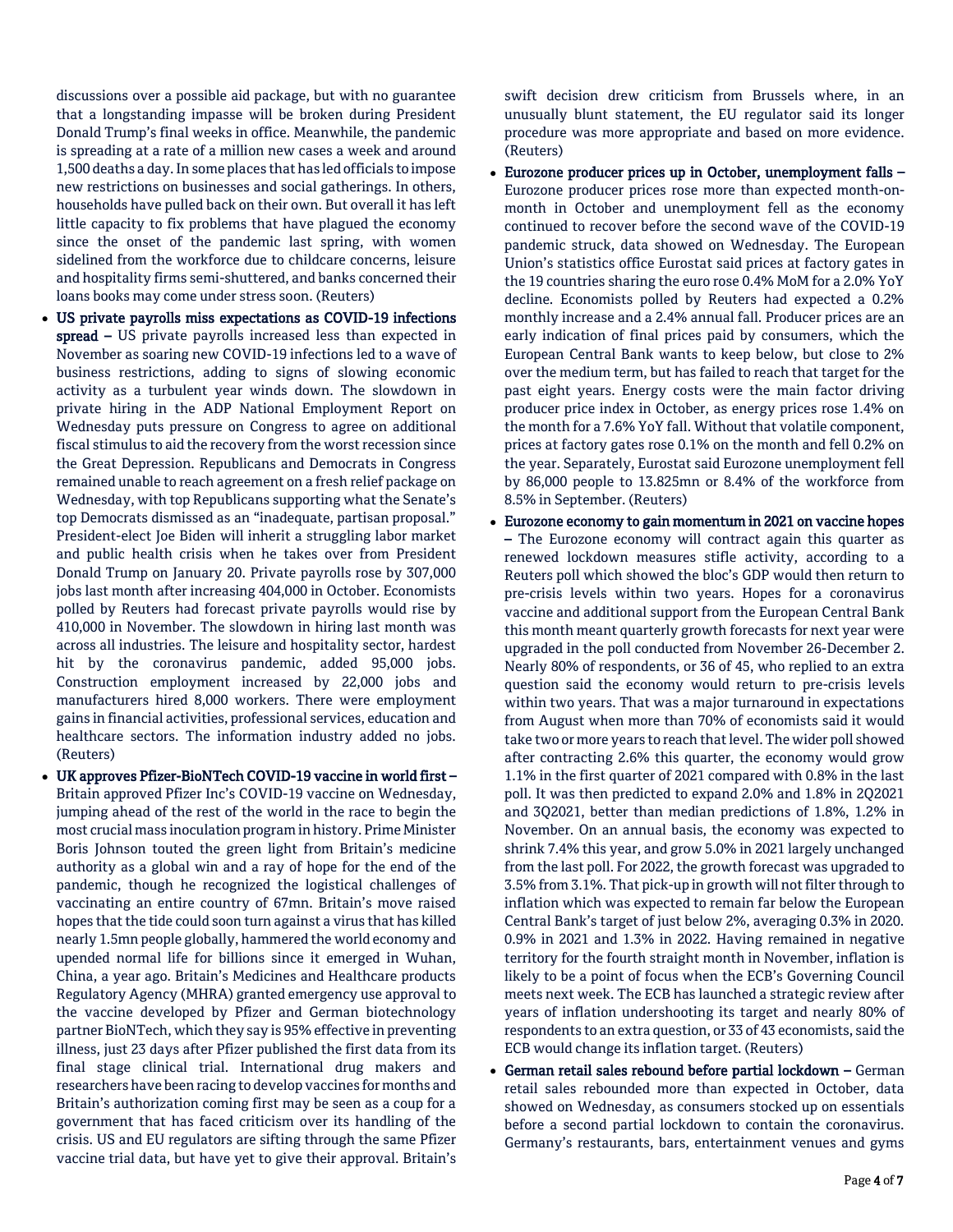have been closed since November 2 in an attempt to slow the pandemic's spread. Schools, factories and shops remain open with social distancing conditions. Retail sales - a notoriously volatile indicator often subject to revisions - rose 2.6% month on month and 8.2% YoY in October in real terms, the Federal Statistics Office said. Both figures beat Reuters forecast. The MoM data followed an upwardly revised drop of 1.9% in September and, compared with February - the month before the pandemic started in Germany - sales were 5.9% higher. Demand was particularly strong for food, furnishings and household appliances. The strong food sales could have been due to expectations of renewed lockdown measures which means more consumers are having meals at home, said economist Oliver Rakau from Oxford Economics. Non-essential retail sales were likely to tumble in November, but online sales should hold up well, he added. (Reuters)

- Merkel: Germany to extend COVID restrictions until January 10 – Germany will extend restrictive measures designed to slow the spread of the coronavirus until January 10, Chancellor Angela Merkel said on Wednesday after talks state leaders. "The states will extend their measures from December 20 until January 10," said Merkel. "In principle things will remain as they are." (Reuters)
- China's manufacturing recovery masks strains on smaller factories, export uncertainty – Chinese industrial activity has snapped back to pre-coronavirus growth levels, with factory surveys hitting multi-year highs in November, but the headline expansion masks struggles for smaller firms and looming pressures for exporters. Readings from the official and Caixin's Purchasing Managers Indexes hit three- and 10-year highs respectively last month, a reflection of the industrial sector's strong overall recovery. Official data also shows industrial profits for large firms grew at their fastest pace since 2017 in October. Equipment, electronics and auto manufacturing have performed particularly well, helped by state subsidies targeting consumption of cars and white goods. But behind the strong headline numbers, many smaller firms, which employ the majority of China's workforce and are traditionally its collective engine of industry, are still struggling, say official data and analysts. Following a string of supportive measures this year, China's central bank has shifted to a more steady stance as the economy rebounds. After a string of high-profile bond defaults, the PBOC this week unexpectedly injected 200bn Yuan (\$30.4bn) through its one-year medium-term lending facility, in an apparent bid to soothe market nerves. (Reuters)
- India's November trade deficit narrows to \$9.96bn India's trade deficit in November fell 21.93% from a year ago to \$9.96bn, provisional trade data released by the government showed on Wednesday, as imports fell sharply compared to fall in exports. Merchandise imports contracted 13.33% in November to \$33.39bn from a year ago while exports fell 9.07% to \$23.43bn, data released by the Ministry of Commerce and Industry showed. (Reuters)

# Regional

 OPEC+ resumes talks on 2021 oil policy amid disagreements – OPEC and Russia resume talks on Thursday in a bid to define policies for 2021 after an initial round of discussions this week failed to bring a compromise on how to tackle weak oil demand

amid a second coronavirus wave. The group of OPEC and allies, known as OPEC+, had been widely expected to roll over existing oil cuts of 7.7mn bpd, or 8% of global supplies, at least until March 2021. But after hopes for a speedy approval of anti-virus vaccines spurred an oil price rally at the end of November, several producers started questioning the need to tighten oil policy, advocated by OPEC leader Saudi Arabia. OPEC+ sources have said Russia, Iraq, Nigeria and the UAE have all to a certain extent expressed interest in supplying the market with more oil in 2021. "Things are heading towards a compromise," an OPEC delegate said. Two other sources were less optimistic, saying more talks were needed to overcome the differences. "We understand that there has been tentative progress in discussions between OPEC+ members today and that ministers are inching closer to a compromise that should break the impasse," Energy Aspects said in a note. Sources have said options now range from a rollover of existing policies to proposals to ease cuts by 0.5mn bpd per month from January. (Reuters)

- Saudi Aramco says pump malfunctioned at petroleum derivatives distribution station in Jazan - Saudi Aramco announced on Wednesday a malfunction in one of the pumps at the petroleum derivatives distribution station in Saudi Arabia's southern Jazan region, state news agency (SPA) said. The state oil giant said "its technical teams are working around the clock to fix the technical malfunction, as soon as possible, and provide the petroleum products that the Jazan region needs from the station, without interruption, as the supply of petroleum products has gradually returned," SPA said. (Reuters)
- Tadawul, IHS Markit develop local currency Sukuk indices The Saudi Stock Exchange (Tadawul) has developed, in collaboration with IHS Markit, a broader local currency-denominated benchmark index, iBoxx Tadawul SAR Government Sukuk & Bond Index, and iBoxx Tadawul SAR Government Sukuk Index Series, which is divided into maturity sub-indices. The indices provide transparency to the Saudi local currency and Saudi Government Sukuk and Bond market performance, Tadawul said. As part of the primary tools of active and passive investment managers, these indices can be used by dealer banks, ETF issuers, buy-side investment firms, and third-party vendors to benchmark portfolio performance and risk. "ETFs and Mutual Funds linked to these indices can provide a transparent, costeffective way to gain exposure to local currency Saudi Government Sukuk and Bond market. Instead of purchasing multiple Sukuks and Bonds, investors can purchase a single ETF unit, which trades actively on an exchange," the statement said. (Zawya)
- Fitch revises Arabian Centre's outlook to Negative; affirms At 'BB+'; assigns 'A-(Sau)' National Rtg – Fitch Ratings has revised the outlook on Saudi Arabia-based real estate company Arabian Centres Company's (ACC) Long-Term Issuer Default Rating (IDR) to Negative from Stable and affirmed the IDR at 'BB+. Fitch has also affirmed the 'BB+' unsecured rating and 'BB+' rating of the Sukuk trust certificates issued through Arabian Centres Sukuk Limited (ACSL). Fitch has assigned ACC a new National Long-Term Rating of 'A-(sau)' with a Stable Outlook. Fitch has used Saudi Arabia's National Rating Correspondence Table and relativities with national peers to determine the national scale rating in accordance with Fitch's National Scale Rating Criteria.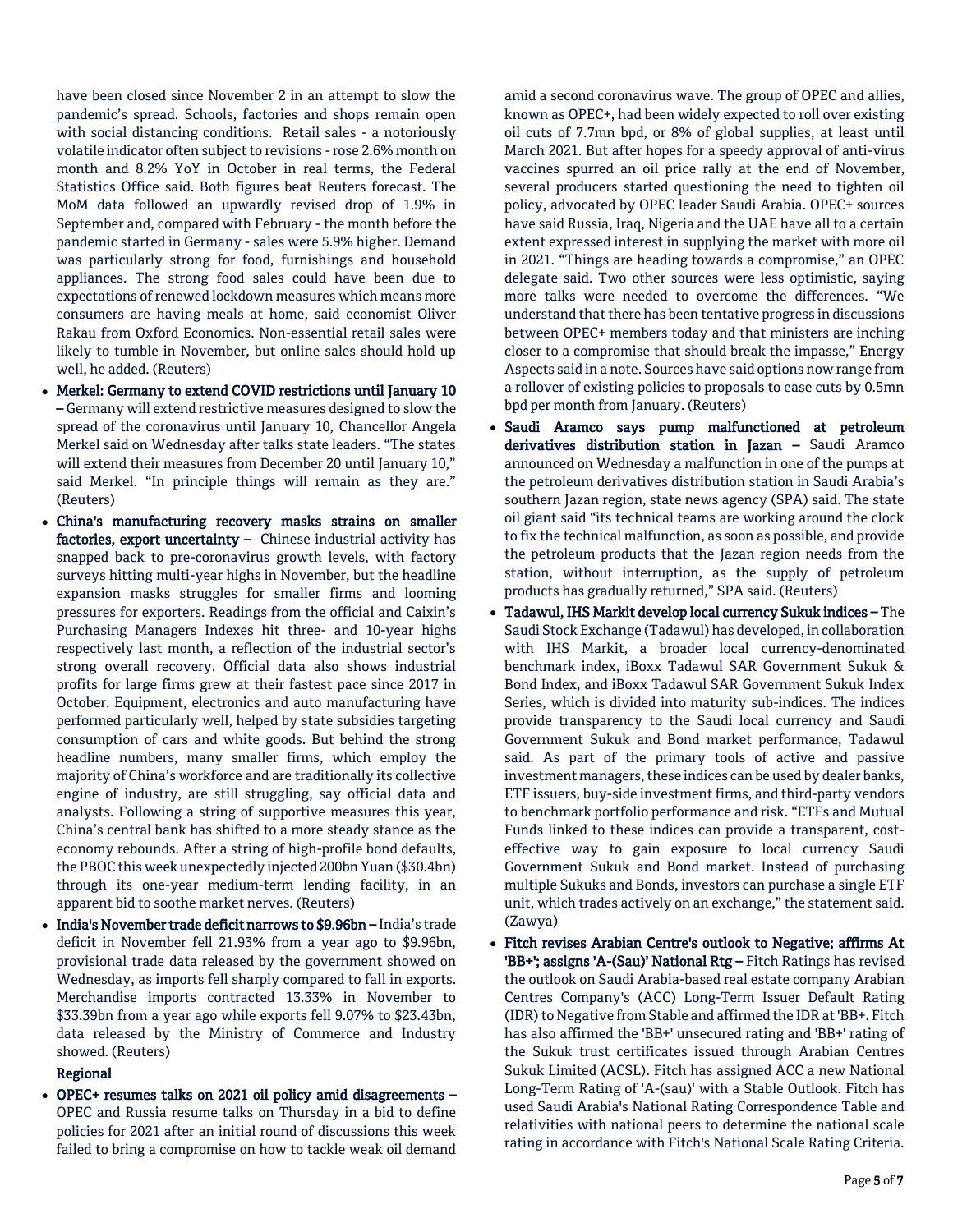Fitch also assigned ACC a Long-Term Local-Currency IDR of 'BB+' with a Negative Outlook The ratings reflect the company's competitive position as the largest retail real estate company in Saudi Arabia (KSA), owning and operating a portfolio of 21 retail malls in the most populous cities of the country, while also considering asset concentration, a front-loaded lease maturity profile and a high exposure to related-party tenants and transactions. The Negative Outlook reflects exposure to the nascent KSA retail market, which continues to be affected by an economic slowdown, a tripling of VAT, which may impact consumer spending, and most recently, COVID-19. In addition, the company's rental income is vulnerable due to a short-term lease profile and potential downward pressure from related parties. Challenging Operating Environment: Low oil prices and COVID-19 have affected the KSA economy and retail markets. GDP is expected to contract more than 4% this year. While the retail market has positive dynamics, such as low mall penetration, a young, growing population, and limited ecommerce, it was negatively affected by a six-week government-imposed lockdown of malls beginning in March 2020. The border closures have meant some tenants have captured higher consumer spending, as few residents are travelling and KSA has limited non-religious tourism. COVID-19 Operational Performance: Footfall in ACC's malls reached 17 million in 2Q21 (July to September 2020), but this is 39% below 1Q2020. This improved to -23% in October 2020 compared with October 2019. Tenant sales were down 5% in 1HFY21 compared with 1H2020, indicating increased consumer spend. Concentrated Portfolio, Strong Market Position: ACC has a market share of 14%, more than double its nearest competitor. ACC's portfolio comprises 21 malls across 10 cities with a gross leasable area of 1.2mn square meters. The portfolio is concentrated, as the top10 assets are around three-quarters of this. (Bloomberg)

- Saudi's Aljazira Takaful receives go-ahead to merge with Solidarity – Aljazira Takaful Taawuni Company announced receiving a no-objection letter from the Saudi Central Bank (SAMA) to merge with Solidarity Saudi Takaful Company. The two insurers will continue working to obtain other necessary regulatory approvals to complete the merger. This includes the approval of the extraordinary general meeting (EGM) of the two firms, Aljazira Takaful said in a statement to the Saudi bourse on Tuesday. In August 2020, Aljazira Takaful inked a binding merger agreement with Solidarity Saudi Takaful to acquire its entire issued shares. The merger will be implemented via a share swap where Aljazira Takaful will issue new ordinary shares to Solidarity Saudi Takaful shareholders in exchange for its issued shares. (Zawya)
- Kuwait's KPC signs deal to store 3.14mn barrels of oil in Japan, news agency reports – State-owned Kuwait Petroleum Corp (KPC) signed an agreement to store 3.14mn barrels of crude oil in Japan, Kuwait News Agency reported on Wednesday, citing the company's Deputy Managing Director of international marketing, Ghadeer Al-Qadfan. The agreement is part of KPC's efforts to secure storage abroad and increase its market share in the Far East, he said according to the state-run news agency. (Reuters)
- Israel expects \$220mn in non-defense trade with Bahrain in 2021 – Israel foresees \$220mn in non-defense trade with Bahrain in 2021, the Economy Ministry said on Wednesday as it hosted a delegation from the Gulf state to cement newly established ties. Bahrain and neighbor the UAE normalized relations with Israel on September 15, a US-brokered pact motivated by business prospects as well as shared worries about Iran. Meeting Israeli Prime Minister, Benjamin Netanyahu in Jerusalem, Bahrain's minister for industry, commerce and tourism, Zayed bin Rashid al-Zayani, said he saw an "immense opportunity to even develop (ties) further, not just in terms of business - in terms of culture, sport, exchange, tourism". The Economy Ministry trade forecast anticipated growth in Israeli exports to Bahrain of diamonds and refined metals for chemicals, and of imports of oil and aluminum from Bahrain. (Reuters)
- Blom Bank in talks with Bahrain's Arab Banking Corp to sell Egyptian unit - Lebanon's Blom Bank has entered exclusive talks with Bahrain's Bank ABC to potentially sell its ownership in Blom Bank Egypt, Blom Bank said on Wednesday. "Both parties will consequently enter into negotiations in order to reach a final agreement, however, there is no certainty that any transaction will be completed," the statement said. Blom Bank owns 99.42% of the issued share capital of Blom Bank Egypt, the statement said. Bahrain's ABC said in September it was in preliminary talks to buy Blom Bank's Egyptian subsidiary. (Reuters)